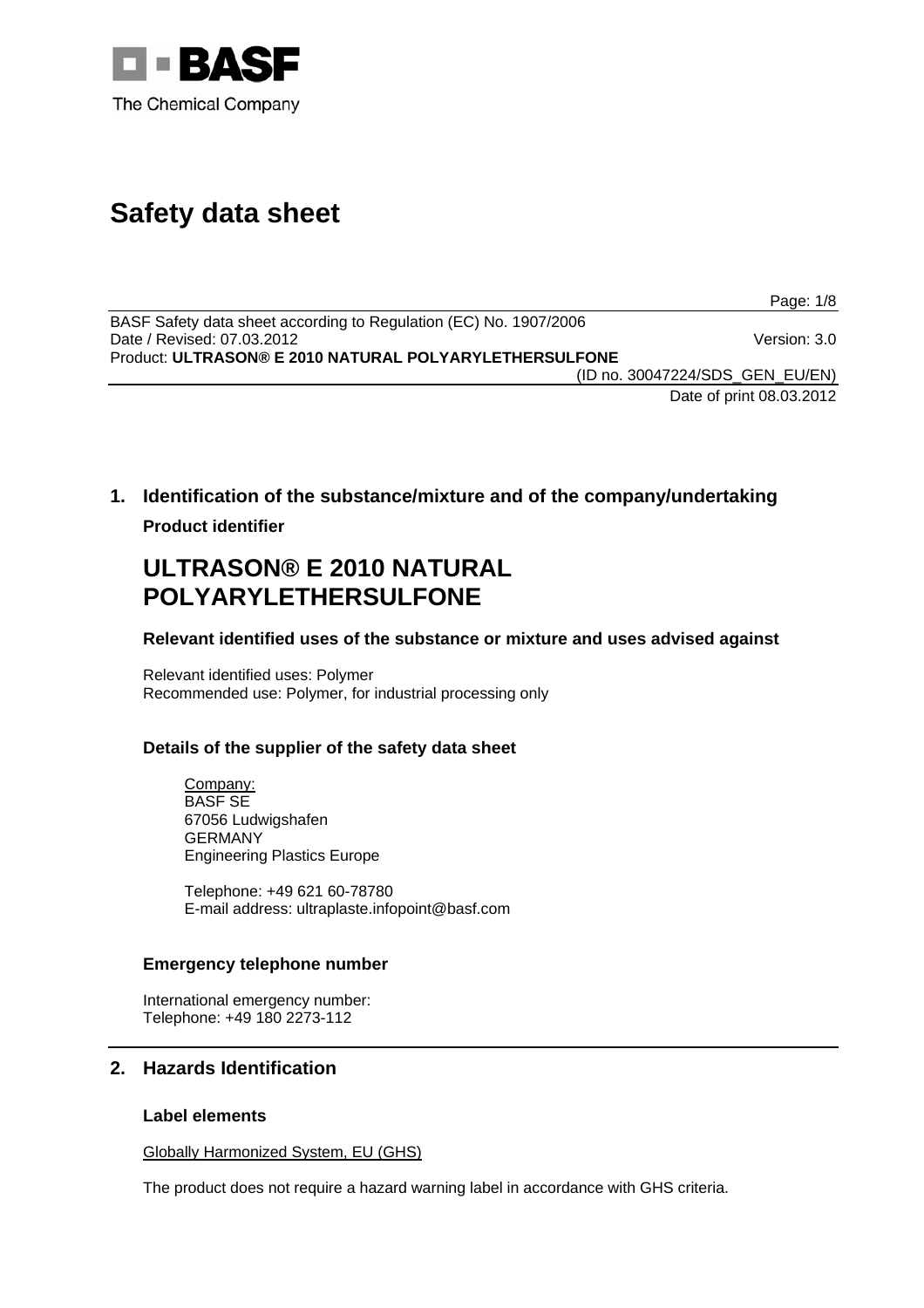Page: 2/8

BASF Safety data sheet according to Regulation (EC) No. 1907/2006 Date / Revised: 07.03.2012 Version: 3.0 Product: **ULTRASON® E 2010 NATURAL POLYARYLETHERSULFONE** 

(ID no. 30047224/SDS\_GEN\_EU/EN)

Date of print 08.03.2012

#### According to Directive 67/548/EEC or 1999/45/EC

The product does not require a hazard warning label in accordance with EC Directives.

## **Classification of the substance or mixture**

According to Regulation (EC) No 1272/2008 [CLP]

No need for classification according to GHS criteria for this product.

According to Directive 67/548/EEC or 1999/45/EC

Possible Hazards: No specific dangers known, if the regulations/notes for storage and handling are considered. Danger of burns while handling the hot product.

# **Other hazards**

According to Regulation (EC) No 1272/2008 [CLP]

No specific dangers known, if the regulations/notes for storage and handling are considered.

# **3. Composition/Information on Ingredients Mixtures**

Chemical nature

Preparation based on: Polyethersulfone (PESU)

additives, fillers

# **4. First-Aid Measures**

## **Description of first aid measures**

On skin contact: Burns caused by molten material require hospital treatment.

## **Most important symptoms and effects, both acute and delayed**

Symptoms: No significant reaction of the human body to the product known.

**Indication of any immediate medical attention and special treatment needed**  Treatment: Treat symptomatically.

# **5. Fire-Fighting Measures**

**Extinguishing media**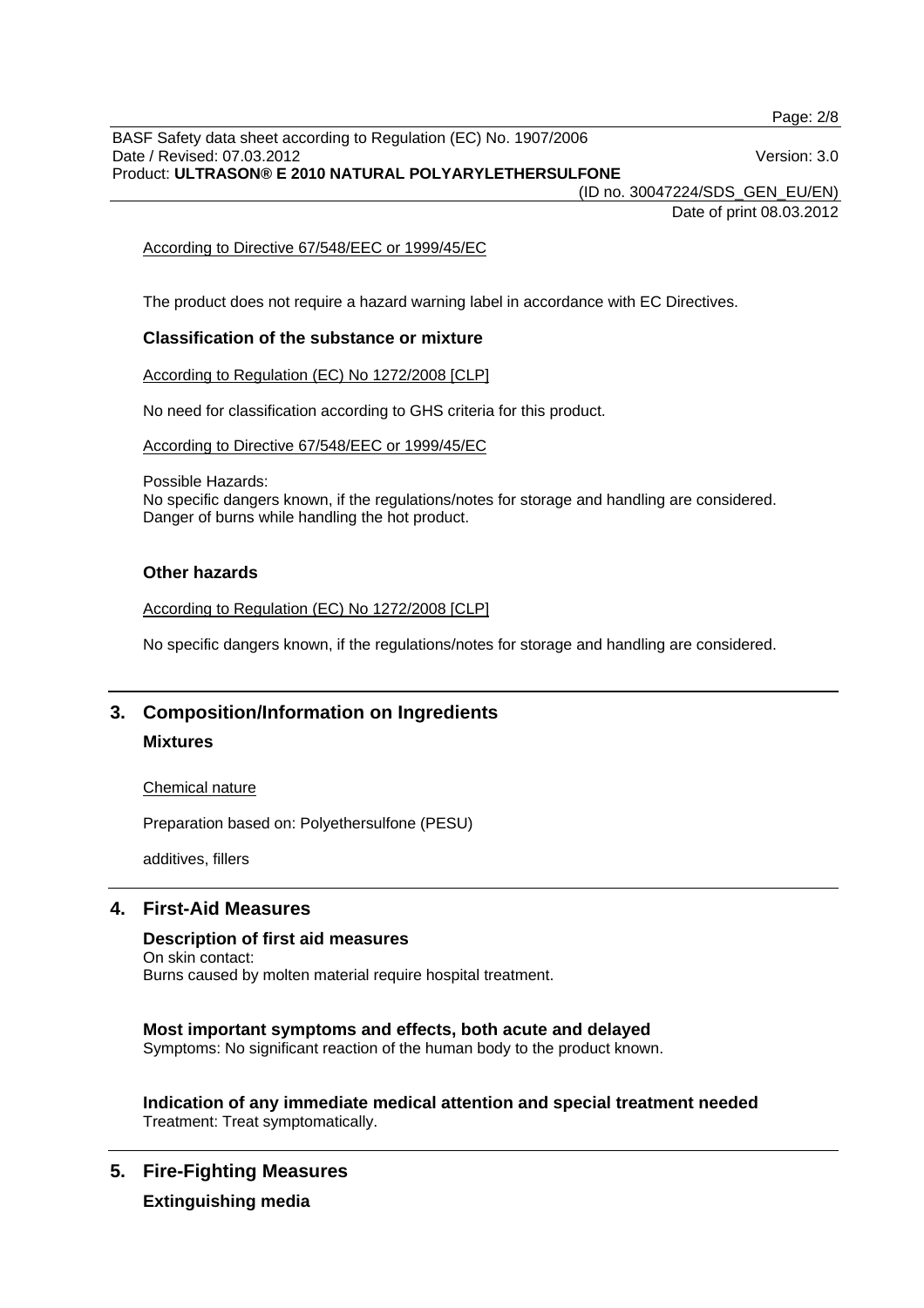Page: 3/8

BASF Safety data sheet according to Regulation (EC) No. 1907/2006 Date / Revised: 07.03.2012 Version: 3.0 Product: **ULTRASON® E 2010 NATURAL POLYARYLETHERSULFONE** 

(ID no. 30047224/SDS\_GEN\_EU/EN)

Date of print 08.03.2012

Suitable extinguishing media: water spray, foam, dry powder

## **Special hazards arising from the substance or mixture**

At temperatures of  $> 400$  °C can be emitted: carbon monoxide, sulphur dioxide Under special fire conditions traces of other toxic substances are possible. Formation of further decomposition and oxidation products depends upon the fire conditions.

# **Advice for fire-fighters**

Further information: Dispose of fire debris and contaminated extinguishing water in accordance with official regulations.

# **6. Accidental Release Measures**

High risk of slipping due to leakage/spillage of product.

# **Personal precautions, protective equipment and emergency procedures**

No special precautions necessary.

#### **Environmental precautions**

No special precautions necessary.

## **Methods and material for containment and cleaning up**

For small amounts: Pick up with suitable appliance and dispose of. For large amounts: Pick up with suitable appliance and dispose of. Reclaim for processing if possible.

## **Reference to other sections**

Information regarding exposure controls/personal protection and disposal considerations can be found in section 8 and 13.

# **7. Handling and Storage**

# **Precautions for safe handling**

Protection against fire and explosion: Take precautionary measures against static discharges.

Conditions for safe storage, including any incompatibilities: Suitable materials for containers: Low density polyethylene (LDPE)

## **Specific end use(s)**

For the relevant identified use(s) listed in Section 1 the advice mentioned in this section 7 is to be observed.

# **8. Exposure Controls/Personal Protection**

## **Control parameters**

Components with workplace control parameters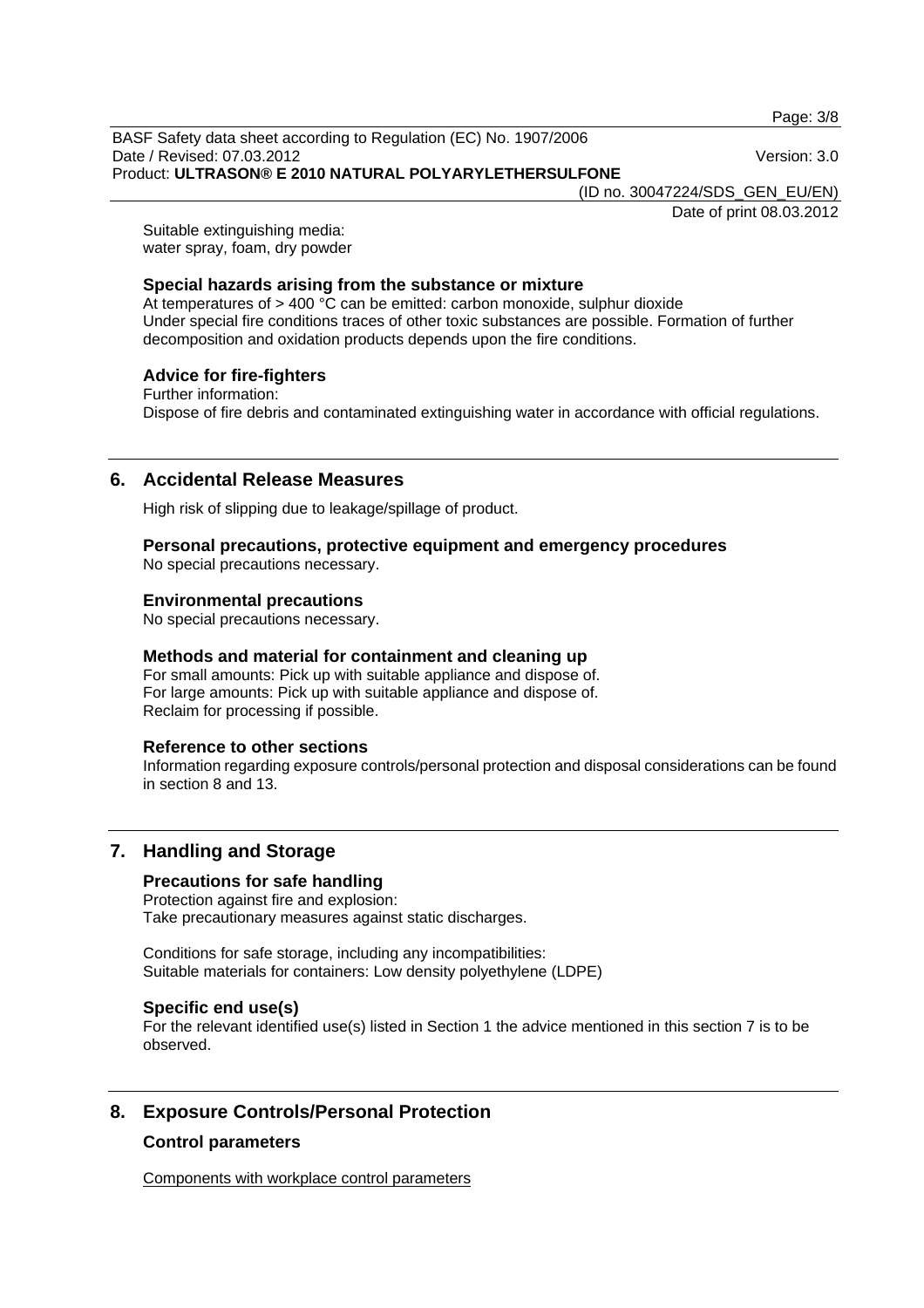Page: 4/8

BASF Safety data sheet according to Regulation (EC) No. 1907/2006 Date / Revised: 07.03.2012 Version: 3.0 Product: **ULTRASON® E 2010 NATURAL POLYARYLETHERSULFONE** 

(ID no. 30047224/SDS\_GEN\_EU/EN)

Date of print 08.03.2012

The limit values will not be achieved if the product is processed proper and suitable ventilation is provided.

#### **Exposure controls**

#### Personal protective equipment

Respiratory protection:

Breathing protection if breathable aerosols/dust are formed. Wear respiratory protection if ventilation is inadequate.

Hand protection:

Use additional heat protection gloves when handling hot molten masses (EN 407), e.g. of textile or leather.

Eye protection: Safety glasses with side-shields (frame goggles) (e.g. EN 166)

General safety and hygiene measures No special precautions necessary.

# **9. Physical and Chemical Properties**

## **Information on basic physical and chemical properties**

| Form:<br>Colour:<br>Odour:<br>Odour threshold:      | granules<br>light yellow to brownish<br>odourless               |                 |
|-----------------------------------------------------|-----------------------------------------------------------------|-----------------|
| pH value:                                           | not applicable                                                  |                 |
|                                                     | not applicable                                                  |                 |
| glass transition temperature:<br>Boiling range:     | 225 °C                                                          |                 |
|                                                     | The substance / product decomposes<br>therefore not determined. |                 |
| Flash point:                                        |                                                                 |                 |
|                                                     | not applicable                                                  |                 |
| Evaporation rate:                                   |                                                                 |                 |
|                                                     | not applicable                                                  |                 |
| Ignition temperature:                               | 580 - 600 °C                                                    | (DIN 54836)     |
| Vapour pressure:                                    |                                                                 |                 |
|                                                     | not applicable                                                  |                 |
| Density:                                            | 1.30 - 1.40 g/cm3<br>(20 °C)                                    | (EN ISO 1183-1) |
| Relative density:                                   |                                                                 |                 |
|                                                     | No data available.                                              |                 |
| Relative vapour density (air):                      |                                                                 |                 |
|                                                     | not applicable                                                  |                 |
| Solubility in water:                                | insoluble                                                       |                 |
| Partitioning coefficient n-octanol/water (log Kow): |                                                                 |                 |
|                                                     | not applicable                                                  |                 |
| Self ignition:                                      | not self-igniting                                               |                 |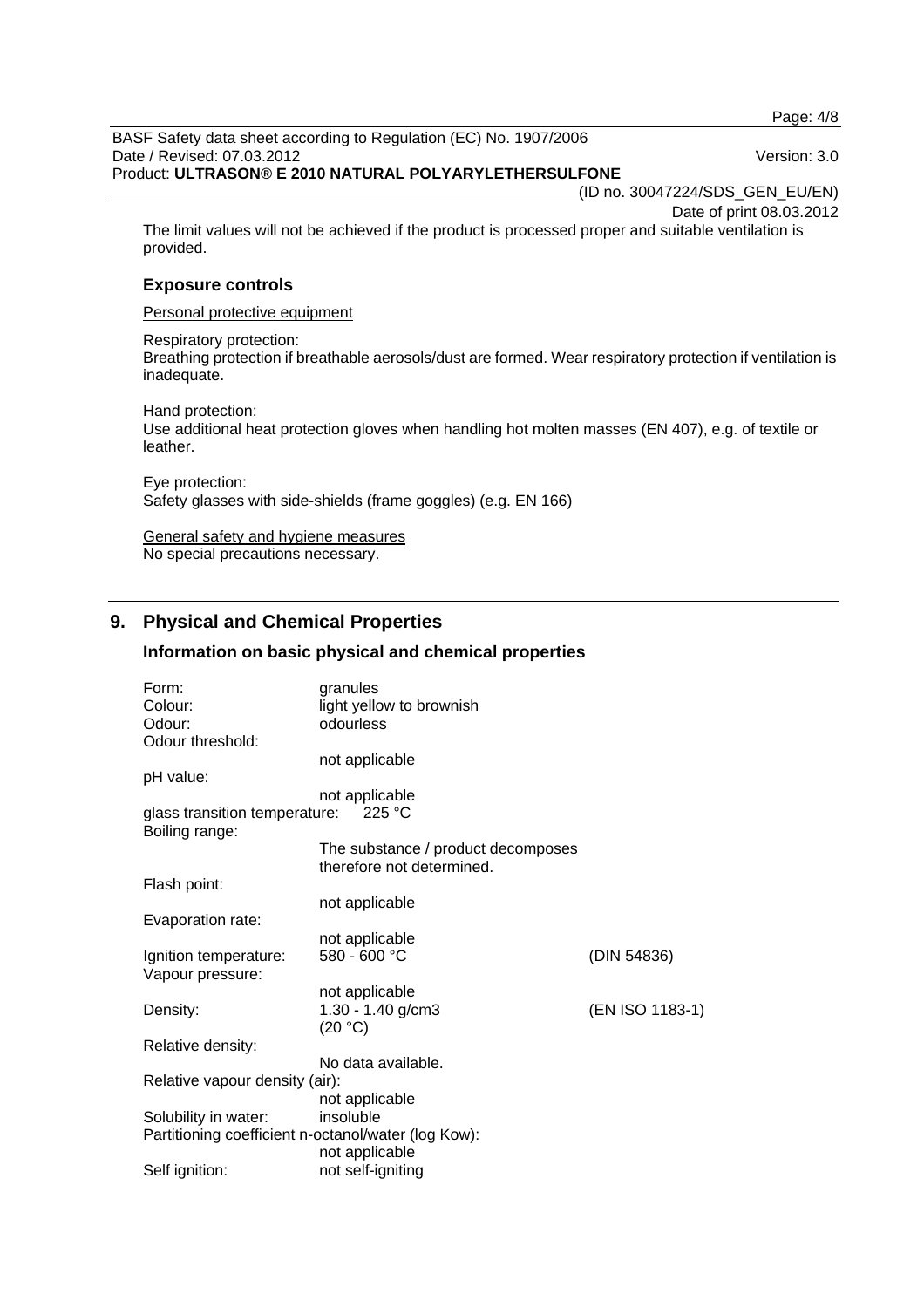BASF Safety data sheet according to Regulation (EC) No. 1907/2006 Date / Revised: 07.03.2012 Version: 3.0 Product: **ULTRASON® E 2010 NATURAL POLYARYLETHERSULFONE**  (ID no. 30047224/SDS\_GEN\_EU/EN)

Date of print 08.03.2012

Thermal decomposition: > 400 °C

Thermal decomposition above the indicated temperature is possible.

## **Other information**

Bulk density: 700 - 800 kg/m3

# **10. Stability and Reactivity**

#### **Reactivity**

No hazardous reactions if stored and handled as prescribed/indicated.

## **Chemical stability**

The product is stable if stored and handled as prescribed/indicated.

## **Possibility of hazardous reactions**

No hazardous reactions known. The product is chemically stable.

## **Conditions to avoid**

Temperature: > 400 °C

## **Incompatible materials**

Substances to avoid: No substances known that should be avoided.

## **Hazardous decomposition products**

Hazardous decomposition products: carbon monoxide, sulphur dioxide Gaseous products of degradation can be given off if the product is greatly overheated.

# **11. Toxicological Information**

## **Information on toxicological effects**

#### Acute toxicity

Assessment of acute toxicity: Contact with molten product may cause thermal burns.

#### Irritation

Assessment of irritating effects:

Based on our experience and the information available, no adverse health effects are expected if handled as recommended with suitable precautions for designated uses.

Experimental/calculated data:

Serious eye damage/irritation: May cause mechanical irritation.

Page: 5/8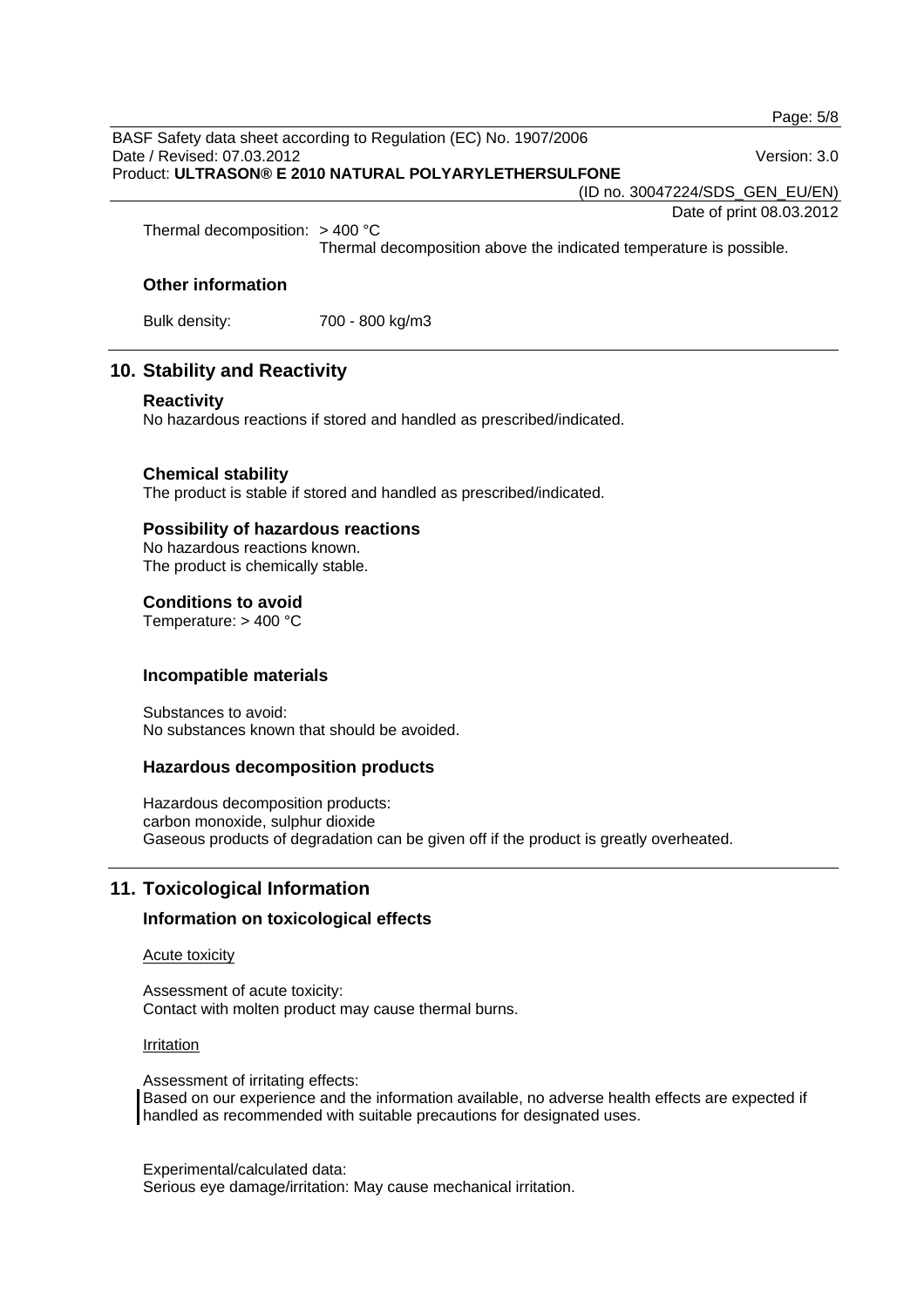Page: 6/8

BASF Safety data sheet according to Regulation (EC) No. 1907/2006 Date / Revised: 07.03.2012 Version: 3.0 Product: **ULTRASON® E 2010 NATURAL POLYARYLETHERSULFONE** 

(ID no. 30047224/SDS\_GEN\_EU/EN)

Date of print 08.03.2012

#### Respiratory/Skin sensitization

Assessment of sensitization:

Based on our experience and the information available, no adverse health effects are expected if handled as recommended with suitable precautions for designated uses.

#### Germ cell mutagenicity

Assessment of mutagenicity:

Based on our experience and the information available, no adverse health effects are expected if handled as recommended with suitable precautions for designated uses.

#### **Carcinogenicity**

Assessment of carcinogenicity:

Based on our experience and the information available, no adverse health effects are expected if handled as recommended with suitable precautions for designated uses.

#### Reproductive toxicity

Assessment of reproduction toxicity:

Based on our experience and the information available, no adverse health effects are expected if handled as recommended with suitable precautions for designated uses.

Specific target organ toxicity (single exposure)

Assessment of STOT single: not applicable

#### Repeated dose toxicity and Specific target organ toxicity (repeated exposure)

#### Assessment of repeated dose toxicity:

Based on our experience and the information available, no adverse health effects are expected if handled as recommended with suitable precautions for designated uses.

Aspiration hazard

No aspiration hazard expected.

#### Other relevant toxicity information

Based on our experience and the information available, no adverse health effects are expected if handled as recommended with suitable precautions for designated uses.

# **12. Ecological Information**

## **Toxicity**

Assessment of aquatic toxicity:

The product has not been tested. The statement has been derived from the structure of the product. There is a high probability that the product is not acutely harmful to aquatic organisms.

#### **Persistence and degradability**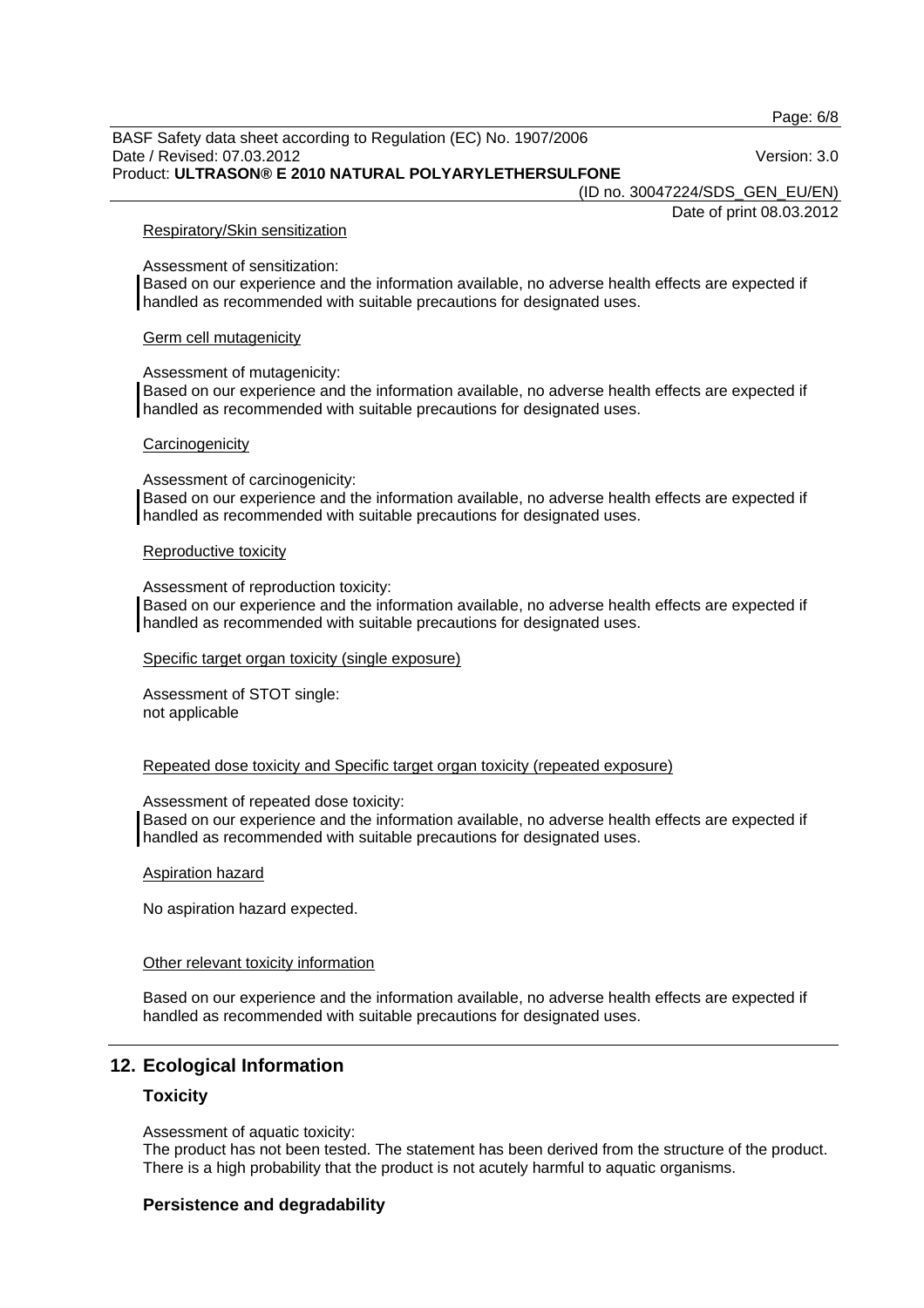BASF Safety data sheet according to Regulation (EC) No. 1907/2006 Date / Revised: 07.03.2012 Version: 3.0 Product: **ULTRASON® E 2010 NATURAL POLYARYLETHERSULFONE** 

(ID no. 30047224/SDS\_GEN\_EU/EN)

Date of print 08.03.2012

Page: 7/8

Assessment biodegradation and elimination (H2O): Experience shows this product to be inert and non-degradable.

The product is virtually insoluble in water and can thus be separated from water mechanically in suitable effluent treatment plants.

#### **Bioaccumulative potential**

Bioaccumulation potential: The product will not be readily bioavailable due to its consistency and insolubility in water.

#### **Mobility in soil (and other compartments if available)**

Assessment transport between environmental compartments: Study scientifically not justified.

## **Results of PBT and vPvB assessment**

The product does not fulfill the criteria for PBT (persistent/bioaccumulative/toxic) or vPvB (very persistent/very bioaccumulative).

# **13. Disposal Considerations**

# **Waste treatment methods**

Check for possible recycling. Incinerate in suitable incineration plant, observing local authority regulations.

Contaminated packaging: Packs must be completely emptied.

# **14. Transport Information**

#### **Land transport**

ADR

Not classified as a dangerous good under transport regulations

RID

Not classified as a dangerous good under transport regulations

#### **Inland waterway transport**

ADN

Not classified as a dangerous good under transport regulations